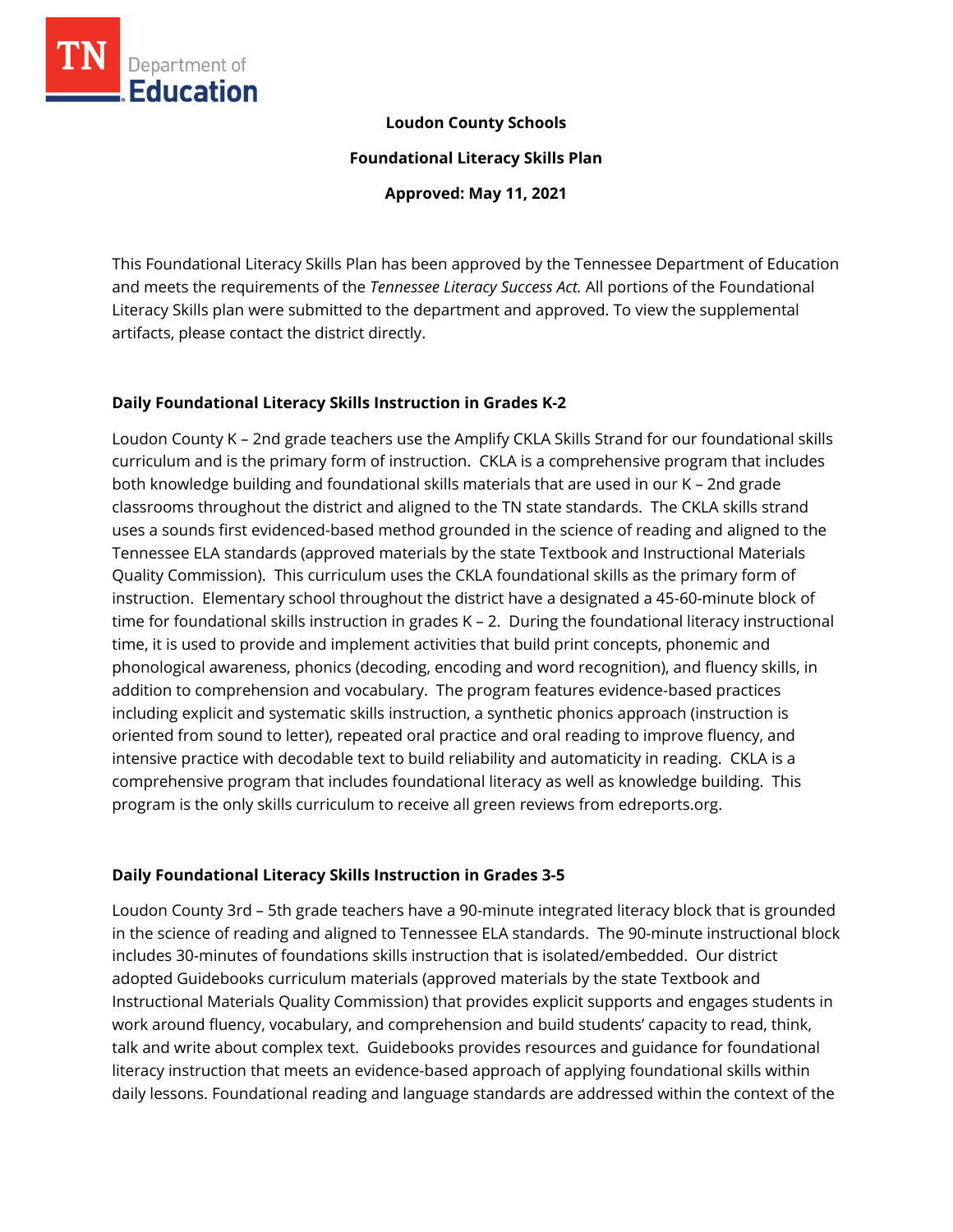text-based lessons, which is consistent with research that readers in the intermediate grades benefit from a more contextualized approach to teaching foundational skills (Bear, Invernizzi, Templeton, & Johnston, 2003; Bloodgood & Pacifici, 2004). Our students receive a total of 90 minutes of ELA instruction daily. Daily instruction includes components for knowledge-building (to build and improve the ability to comprehend complex texts and apply that knowledge as they listen, read, write, think, and speak) and foundational skills instruction that includes fluency, grammar, morphology, spelling, and writing that is embedded within the lesson to ensure continuity, cohesion, and connection. Third grade teachers use the additional support and structure offered through CKLA skills strand to provide additional explicit instruction focused on spelling (including syllabication), morphology and grammar. While fourth and fifth grade teachers provide foundational skills instruction that includes fluency, grammar, morphology, spelling, and writing that are embedded within daily lessons.

## **Approved Instructional Materials for Grades K-2**

Amplify - K-5 Core Knowledge Language Arts

## **Approved Instructional Materials for Grades 3-5**

LearnZillion - 3-5 Guidebooks

## **Additional Information about Instructional Materials**

Our schools that serve a large population of English Language Learners (ELLs) have chosen to supplement our adopted curriculum with resources from Heggerty. This supplement allows them to focus more deeply on the phonological and advanced phonemic awareness skills that are critical and even more challenging for to our students learning to read in a second language (August & Shanahan, 2006; Collier & Thomas, 1997).

# **Universal Reading Screener for Grades K-5. This screener complies with RTI<sup>2</sup>and Say Dyslexia requirements.**

Loudon County Schools will use Aimsweb Plus as our universal screener. Aimsweb Plus complies with the dyslexia screening requirements established in §49-1-229 and with the universal screening requirements established in Tennessee's RTI framework manual. Loudon County provides three screening assessments using Aimsweb Plus annually in the fall, winter, and spring.

## **Intervention Structure and Supports**

Students are given the Aimsweb universal screener three times per year to determine which students have a significant reading deficiency or are considered "at-risk". During monthly RTI² data team meetings (begin in August and held monthly through May each year), RTI² data team members meet to review several forms of data including but limited to universal screener data and progress monitoring. Members of the school RTI² data meeting includes classroom teachers, RTI² interventionists, school administrators and may include as needed school psychologist, guidance counselor, special education teacher, and ELL teacher. The RTI² team will review Aimsweb Plus data and other available data (such as attendance, TNReady/TCAP scores, classroom grades, ACCESS scores) to help provide a picture into student academic skill needs. The RTI² data team meet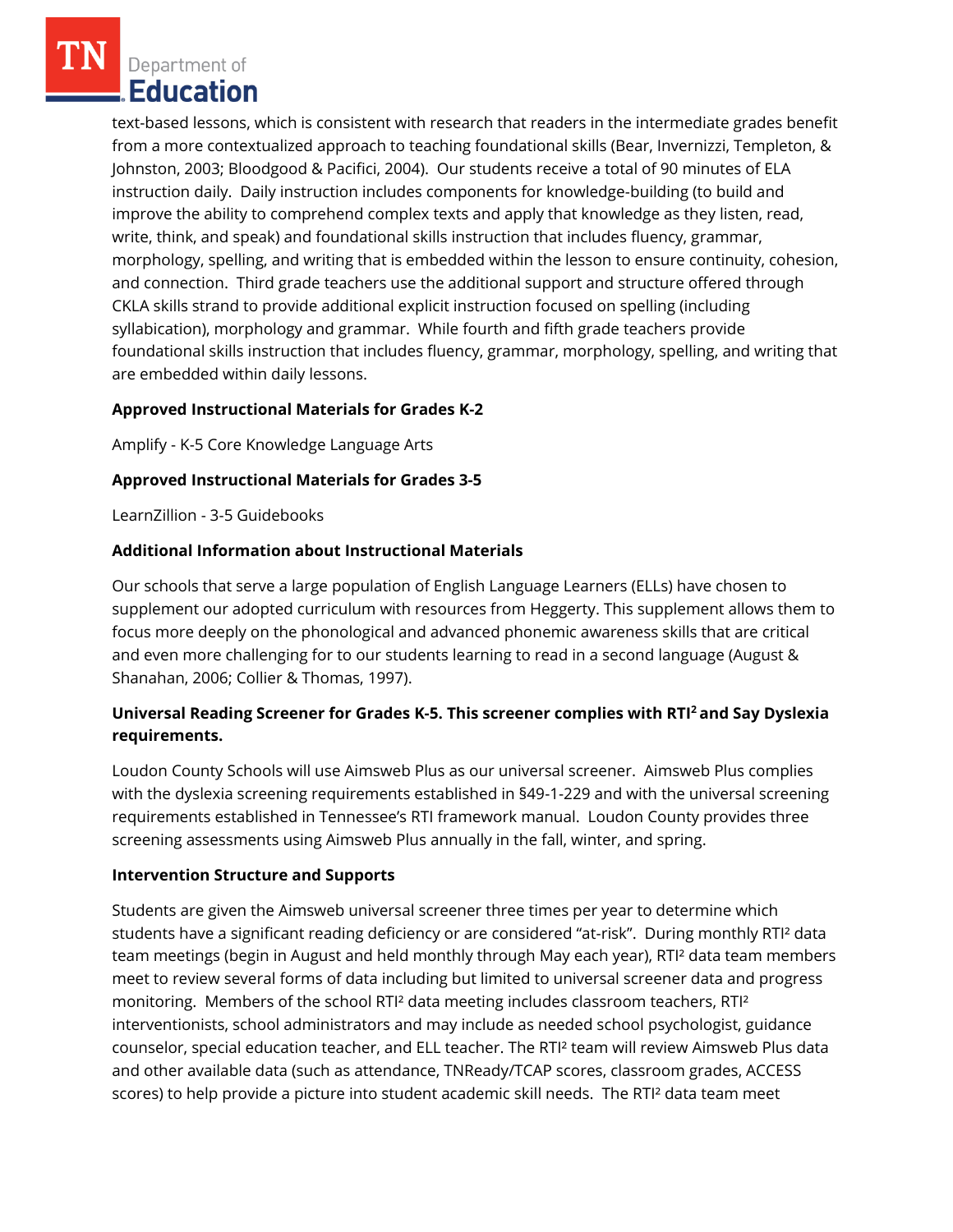monthly to discuss student benefits from participating in Tier II or Tier III instruction. Once students are classified as needing support in Tier II or Tier III, they will be given a diagnostic assessment (such as but not limited to Phonological Awareness Skills Screener (PASS)/Phonics and Word Reading Survey (PWRS)) to further help and drill-down to determine specific skill deficits and then outline an intervention plan to narrow skill gaps. Interventions will address specific skill gaps and progress monitoring (weekly or every other week) will be used to monitor progress in closing specific gaps. Parents of students in Tier II/III will receive monthly progress reports showing student progress.

Students receive daily, small-group intervention for at least 30 minutes for Tier II and 45 minutes for Tier III per day during a dedicated, protected time provided for RT²I intervention. School intervention schedule are aligned with expectations outlined in the RTI² manual. The district uses research-based programs, practices, and strategies for reading intervention support and is available to our students who are "at-risk" and/or who have been identified with a significant reading deficiency. Research based options include but are not limited to (CKLA Assessment and Remediation Guide, Sounds Sensible, Fundations, SPIRE, and/or Rewards). Interventions are evidence-based and differentiated based on Tier II and Tier III and address specific skill gaps and progress monitor for specific gaps. Data teams use progress monitoring data to inform decisions about duration, materials, and intensity changes when a student is not showing progress. Data teams meet once a month to discuss student progress and determine if modifications need to be made towards interventions. The data team continues to look at additional variables such as attendance, TNReady/TCAP scores, classroom grades, ACCESS scores) as part of the decision-making process before a change is made to intervention programming or services.

Loudon County RTI² Tier II and Tier III students receive explicit instruction in their area of deficit in small groups using research-based material and strategies. Additionally, students are screened using additional survey level assessments to determine if they have characteristics of dyslexia. Students who do demonstrate characteristics receive intensive intervention as outlined in the Say Dyslexia Law using programs, practices, and strategies that meet the law's requirements. Loudon County uses research-based programs, practices, and strategies designed to support students displaying characteristics of dyslexia and programs that provide systematic, explicit, sequential, phonics-based instruction. Our district notifies families of students who demonstrate characteristics of dyslexia. Loudon County uses programs such as SPIRE curriculum to support students displaying characteristics of dyslexia. Spire is based on the Orton-Gillingham approach of systematic, explicit, sequential, phonics-based instruction and is considered a strong support for students who display characteristics of dyslexia.

## **Parent Notification Plan/Home Literacy Reports**

Our district notifies parents of students in Kindergarten – 5th grade if their child is "at risk" for a significant reading deficiency based on the universal reading screener results after each benchmark assessment administration window. A Student Snapshot Report will be generated via AimswebPlus after each universal screening benchmark (fall, winter, and spring) and sent home to parents whose child receives a composite score below the 26th percentile and is "at-risk" for or has a significant reading deficiency. Student scores are communicated in parent-friendly language that provides a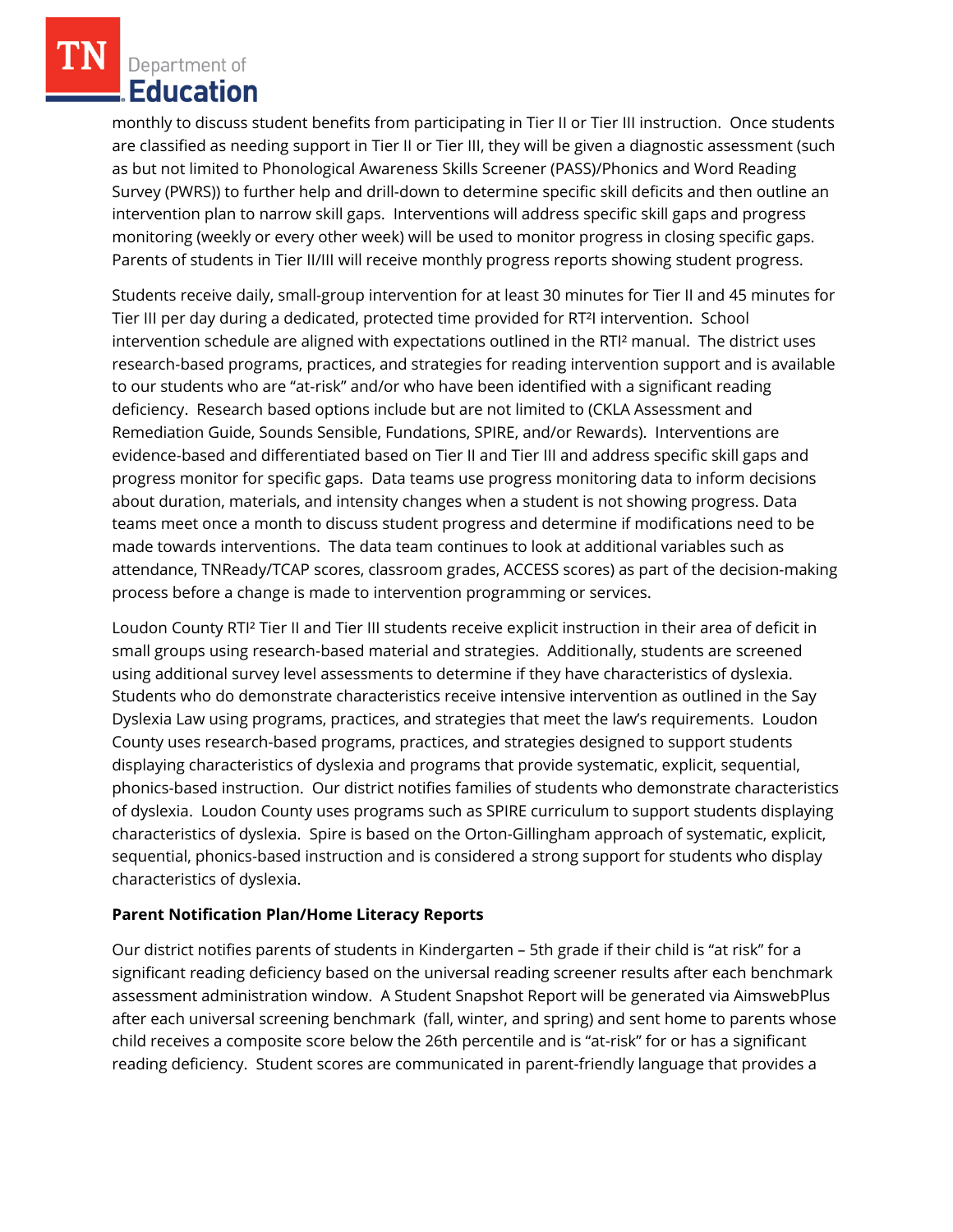clear explanation of student skill gaps, the depth and extent of student needs, and emphasizes the importance of reading proficiently by the end of 3rd grade.

If a student is entering Tier II or Tier III in an RTI² program, parents will be invited to attend a parent conference to discuss academic skill concerns, benchmark assessment data, the RTI² program, programs and materials to address skills gaps during intervention, and provide families with information to support their children at home through programs like the Ready2K texting program for PreK – 3rd grade. If a parent is unable to attend the parent conference in person, parents will be given the opportunity to discuss student progress via phone conference or via outlets such as Zoom/TEAM virtual conference. A follow-up parent letter will be sent home with information discussed in the meetings. A parent signature will be requested on parent communication that is sent home.

Parents of students in Tier II or Tier III are subsequently notified via progress report of their child's progress, or lack of progress, after each monthly data team meeting. Monthly progress reports and student progress monitoring data will be sent home and will note any changes being made of student progress as evidenced by progress monitoring and universal screening data as well as recommended activities (that do not require purchased resources) that will support students in the area of deficit(s). As with any parent notification being sent home, parent signatures will be requested.

Parent conferences will be held during each nine-week grading period for students considered "at risk" and who are showing a significant reading deficit.

During the 3rd nine-week grading period, parent conferences will be held for students deemed as showing a significant reading deficit to discuss winter benchmark data and classroom progress. At this meeting, teachers will discuss student progress and recommend possible attendance to our Summer Learning Camp.

During the middle of the 4th nine-week grading period, parent conference will be held for students deemed as showing a significant reading deficit to discuss spring benchmark data and classroom progress. The Summer Learning Camp will be recommended.

Student tutoring opportunities will be discussed and advertised at the beginning of the school year and throughout the school year.

Summer Learning Camp will be recommended for "at-risk" and students showing a significant reading deficit beginning the third nine-week grading period.

No cost activities for families to support learning at home:

•Ready4K

•K – 2nd grade ELA curriculum features family letters that outline the foundational skills and knowledge domains for the coming week to inform and equip parents to work with their child. These letters support parents to ask questions about the knowledge they are building and practice their newly acquired foundational skills at home.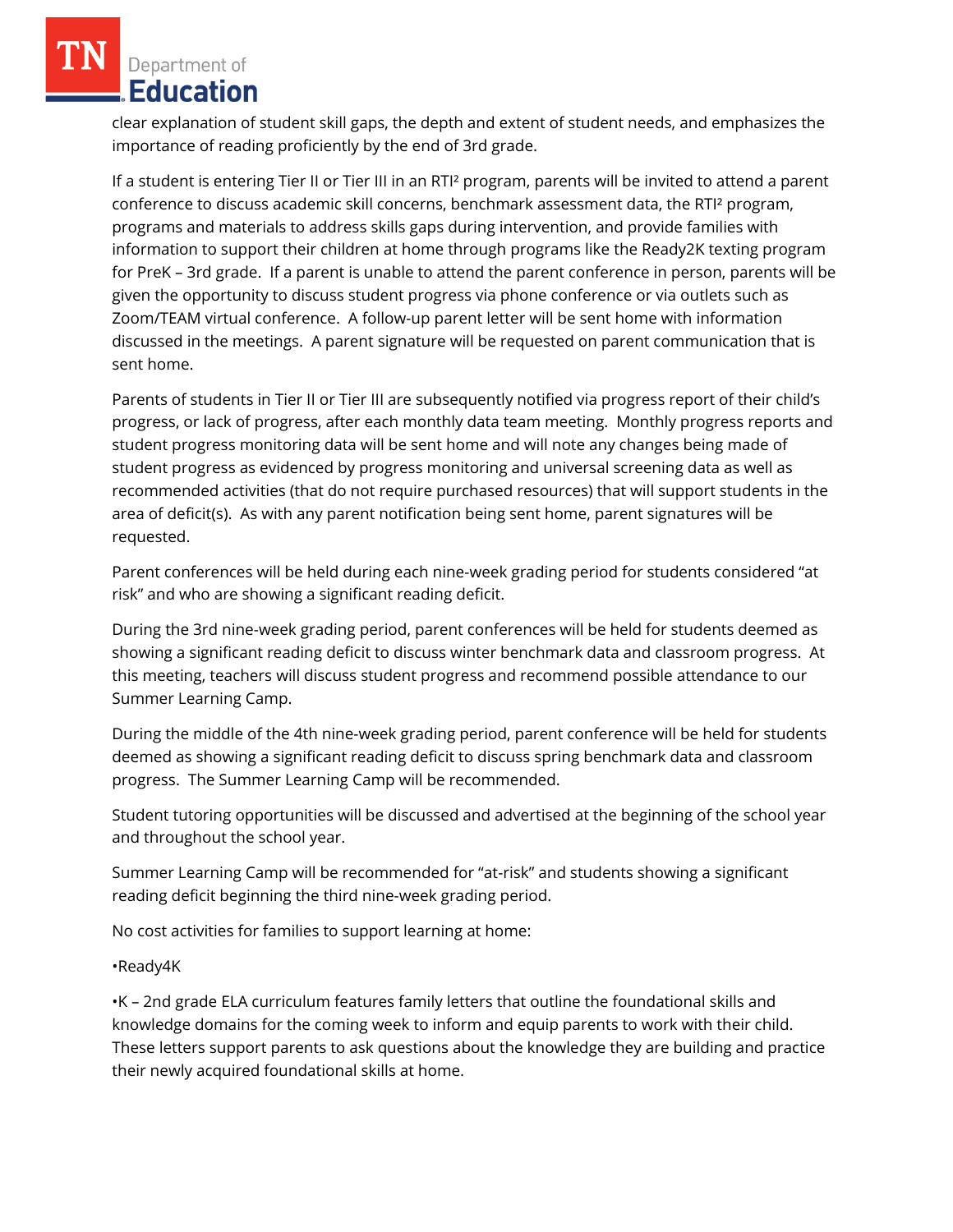#### **Professional Development Plan**

Our plan for providing PD for all K-5 teachers is as follows:

#### April 2021

Teachers in grades Pre-K through five will have the opportunity to engage in Week 1 of the Early Literacy Training series, asynchronously offered through the Tennessee Department of Education. This training will focus on foundational reading development and instruction and is grounded in a phonics-based approach.

#### May 2021

Six-hour orientation training to newly purchased curriculum for grades K-2 (CKLA). The training will be hosted virtually by Amplify and all teachers will attend.

#### June 2021

Virtual PD offered to K-2 teachers to introduce instructional routines that will be used in the first quarter of 2021-2022. This training will also preview the foundational skills taught in the first quarter as part of teacher preparation with the newly purchased curriculum.

#### July 2021

·Teachers in our district will be encouraged to participate in the optional Reading 360 Early Literacy Training series developed by the Tennessee Department of Education during the summer of 2021.

·Our district has applied to be a host site for the Early Literacy Training series during the weeks of July 5 and July 12. In-person cohort-style training applying the theoretical knowledge gained in the online modules to foundational skills curriculum and instruction.

·Elementary School leaders will be trained on new curriculum materials that will be implemented in K-2nd grade.

2021-2022 Quarter 1

K-2 Teachers

Focus: Foundational Skills Instruction

·Teachers will understand the intent and design of the CKLA skills strand

·Teachers will understand and practice instructional routines

·Teachers will become familiar with available resources and assessments

·Teachers will be provided models of strong foundational literacy instruction

Grades 3-5 Teachers

Focus: Design and intent of Guidebooks, Integration of foundational skills in Guidebooks

·Teachers will understand the intent and design of Guidebooks for Units 1 and 2.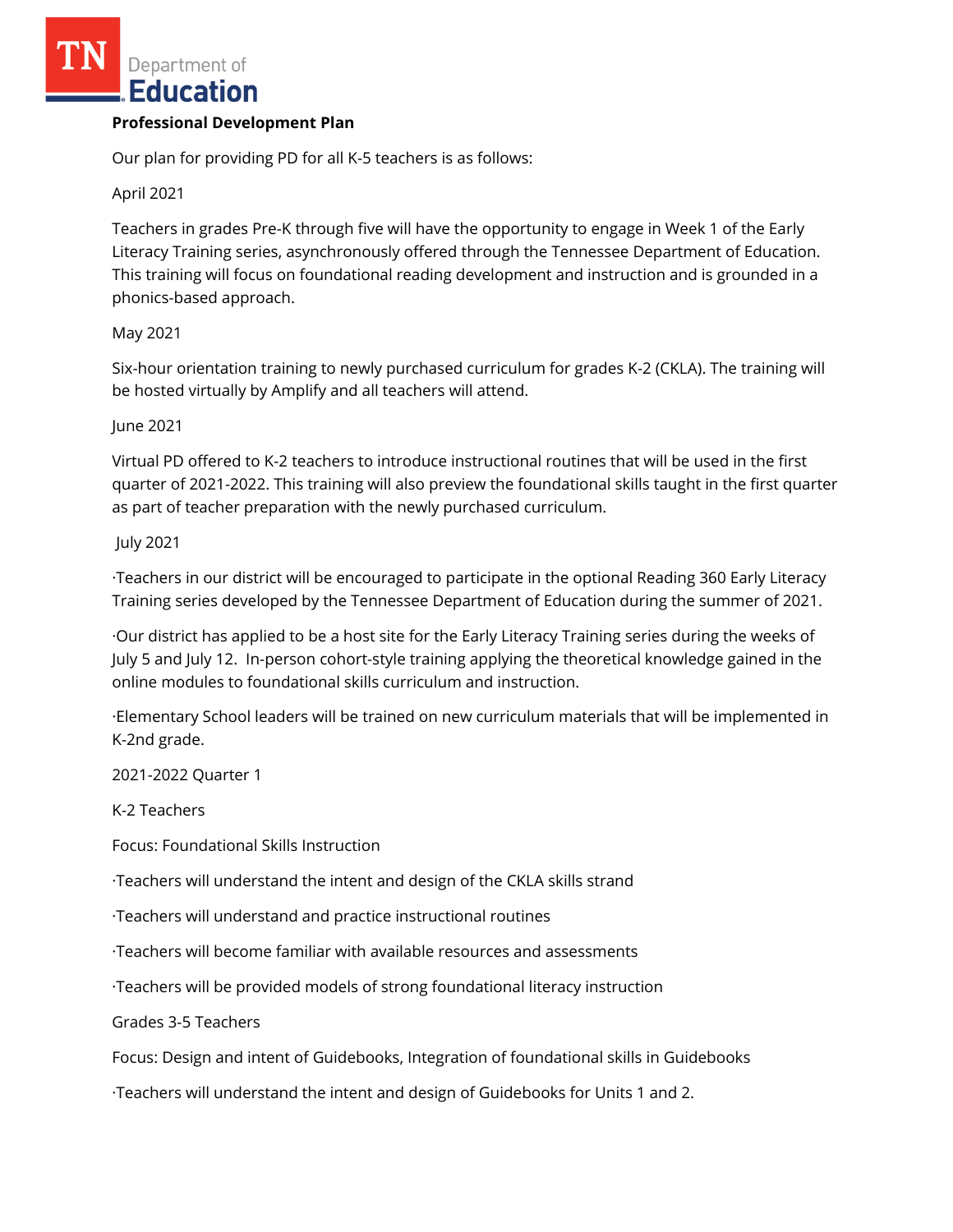·Teachers will understand and practice instructional routines.

·Teachers will recognize and plan for the integration of foundational skills instruction within their curriculum

·Teachers will utilize supplemental materials (CKLA Skills strand for 3rd grade) as needed to meet student needs.

2021-2022 Quarter 2

K-2 Teachers

Focus: Foundational Skills Instruction

·Teachers will understand the intent and design of the CKLA skills strand

·Teachers will understand and practice instructional routines

·Teachers will become familiar with available resources and assessments

·Teachers will be provided models of strong foundational literacy instruction

Grades 3-5 Teachers

Focus: Intellectual preparation, Integration of foundational skills in Guidebooks

·Teachers will understand the intent and design of Guidebooks for Unit 3.

·Teachers will use unit and lesson preparation protocols to assist in intellectual preparation.

·Teachers will recognize and plan for the integration of foundational skills instruction within their curriculum.

2021-2022 Quarter 3

K-2 teachers

Focus: Knowledge strand implementation, Intellectual preparation

·Teachers will become more familiar with available resources and assessments in the Knowledge strand.

·Teachers will use domain and lesson preparation protocols to assist in intellectual preparation

·Teachers will become more familiar with CKLA digital platform

Grades 3-5 teachers

Focus: Intellectual preparation, Integration of foundational skills in Guidebooks

·Teachers will understand the intent and design of Guidebooks for Unit 4.

·Teachers will use unit and lesson preparation protocols to assist in intellectual preparation.